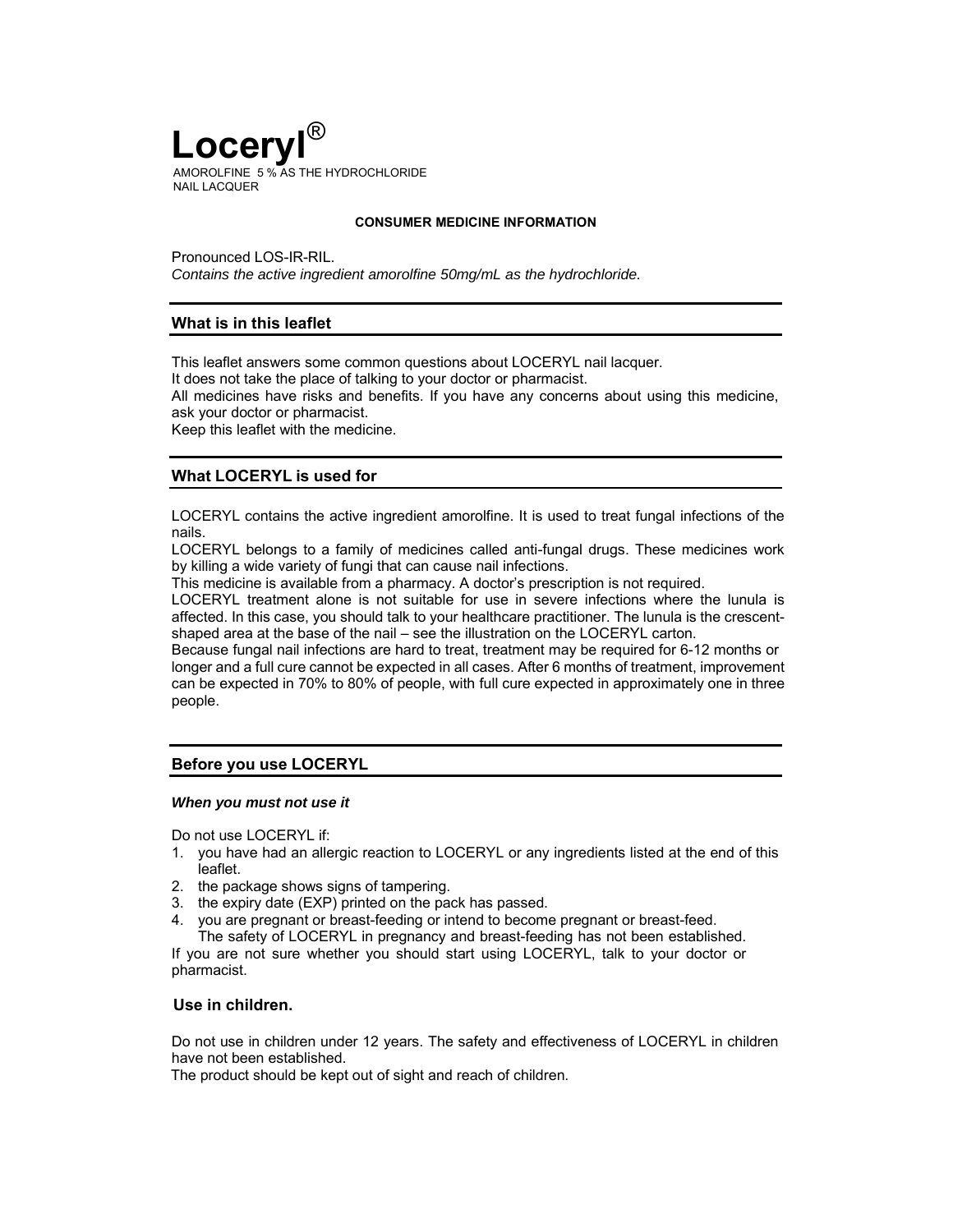## *Before you start to use LOCERYL*

Check with your doctor or pharmacist if:

- 1. you are allergic to any other medicines, foods, dyes or preservatives.
- 2. you have any other health problems.
- 3. you are taking any other medicines.

LOCERYL treatment alone is not suitable for use in severe infections where the lunula is affected. In this case, you should talk to your healthcare practitioner. The lunula is the crescentshaped area at the base of the nail – see the illustration on the LOCERYL carton.

# **How to use LOCERYL**

LOCERYL is for external use only, do not swallow LOCERYL. Apply only to finger nails and toe nails, avoid the surrounding skin.

### **How to apply the nail lacquer:**

Follow these instructions each time the lacquer is used

1. Place everything you need for the LOCERYL treatment within easy reach:

- LOCERYL nail lacquer.
- nail file (supplied).
- cleaning pad (supplied).
- reusable spatula attached to the bottle cap (supplied).

# **First application of LOCERYL:**



2. Before painting with LOCERYL nail lacquer, file down the infected areas of the nail (particularly the nail surfaces) as thoroughly as possible using the nail file.

CAUTION: Nail files used on an infected nail must **not** be used on healthy nails.



3. Clean the surface of the infected nail with a cleaning pad. Put the cleaning pad aside, do not discard.



4. Dip the reusable spatula into the lacquer. Do not wipe it on the neck of the bottle.

5. Using the spatula, paint LOCERYL nail lacquer over the entire surface of the infected nail.



6. When you have finished treating all of your infected nails, clean the spatula and the neck of the bottle with the same cleaning pad that was used during the treatment.



7. To avoid evaporation, **close the bottle tightly**.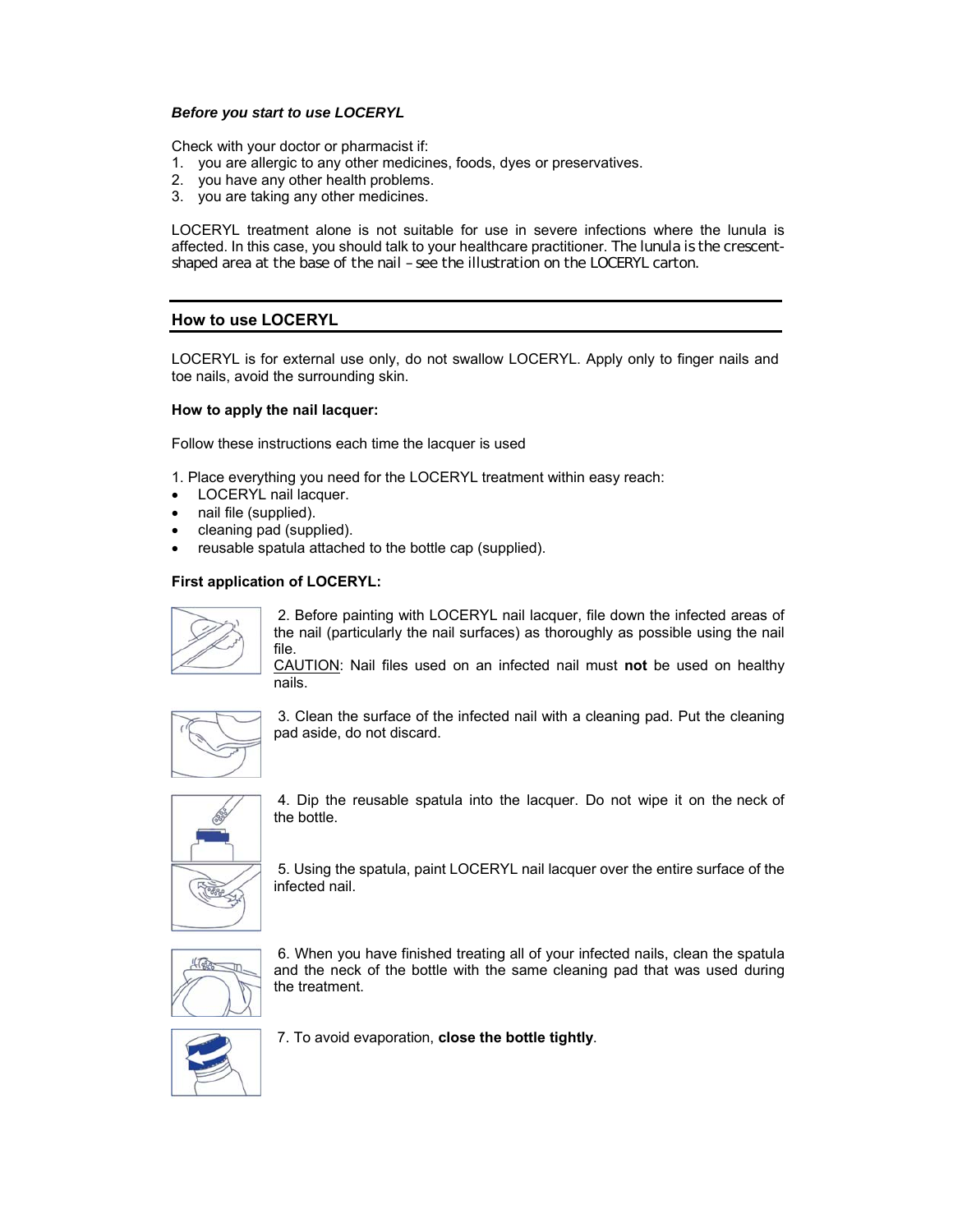8. Allow time for the nails to dry (3 to 5 minutes).



9. Discard used cleaning pad and nail file. Stow spatula and nail lacquer for next treatment.

# **Subsequent applications of LOCERYL:**

File the infected areas of the nail using the nail file as required to remove any remaining lacquer, ensure that you do not over-file to avoid damage to the nail and surrounding area. Repeat steps 3-9.

Cosmetic lacquers artificial nails, or occlusive dressings should not be used during treatment with LOCERYL Nail Lacquer.

# *How often to apply LOCERYL*

Paint LOCERYL once or twice weekly onto the infected fingernails or toenails or as otherwise directed by your doctor or pharmacist.

If you forget to paint on the LOCERYL nail lacquer, use it as soon as you remember. Then go back to using LOCERYL as you would normally.

# *How long LOCERYL should be used*

Treatment should be continued without interruption until the infected nails are completely cured and re-grown. Usually, treatment of fungal infections of the nails takes around six months for the fingernails and nine to twelve months for the toenails.

Don't be discouraged if after several weeks of therapy no improvement is visible. A healthy nail only grows by approximately 2mm per month.

Because fungal nail infections are hard to treat, treatment may be required for 6-12 months or longer and a full cure cannot be expected in all cases. After 6 months of treatment, improvement can be expected in 70% to 80% of people, with full cure expected in approximately one in three people.

If symptoms persist or improvement is not observed, see your doctor or pharmacist.

## *In case of accidental swallowing*

Immediately telephone your doctor or Poisons Information Centre (Australia 13 11 26, New Zealand 0800 POISON or 0800 764 766) for advice or go to Accident and Emergency at your nearest hospital if you think that you or anyone else may have swallowed LOCERYL, even if there are no signs of discomfort or poisoning. You may need urgent medical attention.

## **While you are using LOCERYL**

## *Things you must do*

Tell your doctor or pharmacist that you are using Loceryl if you are about to be started on a new medicine.

Wear gloves to protect the coat of nail lacquer on your fingernails if you work with solvents (e.g. paint thinners, turpentine substitute, petrol, paraffin etc.).

## *Things you must not do*

Do not use nail files for infected nails on healthy nails. Do not use artificial nails during treatment with LOCERYL. Do not apply other medication(s) on the nail(s) being treated. Do not give LOCERYL to anyone else to use, even if they have the same condition as you. Do not use LOCERYL to treat other complaints unless your doctor says to.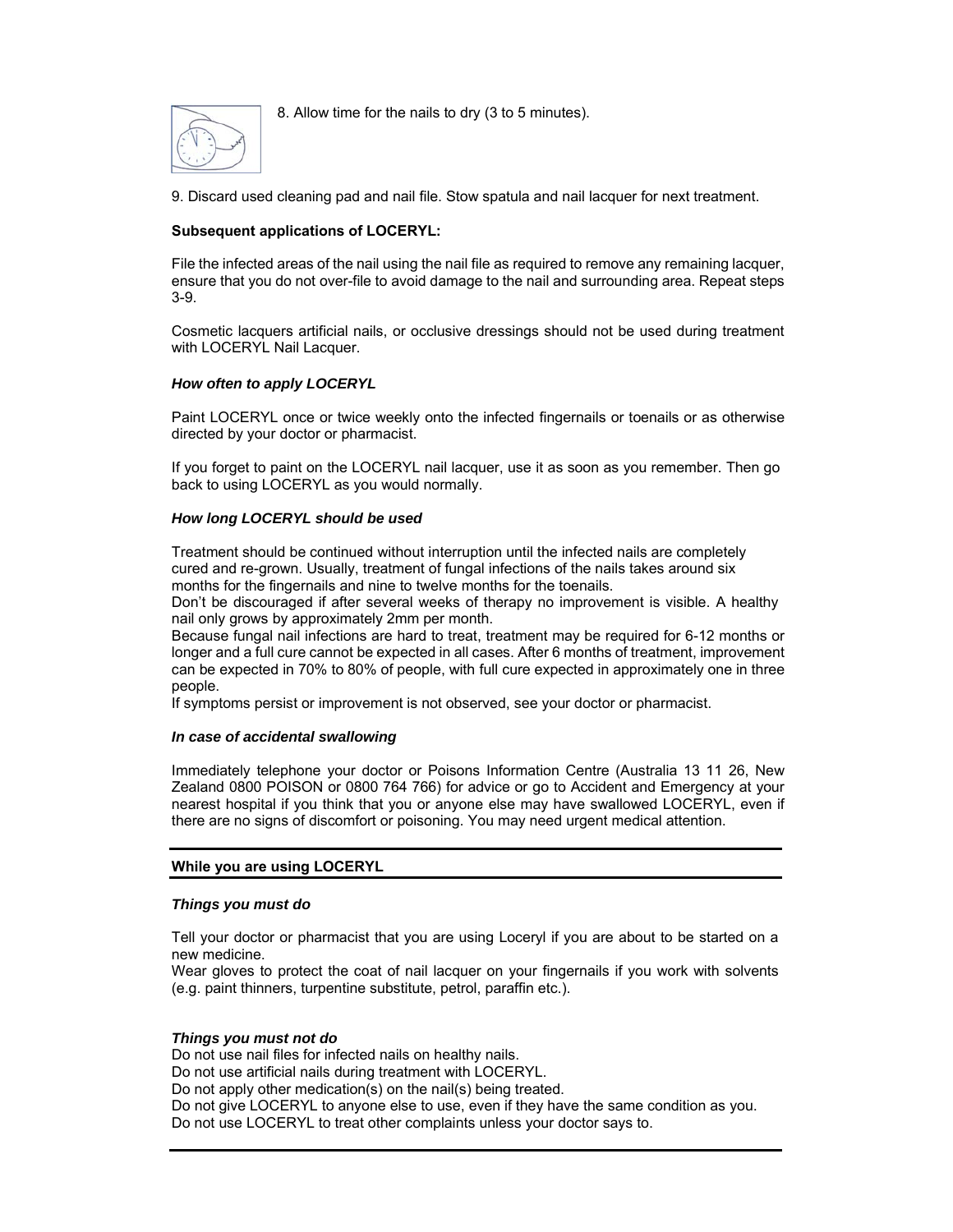#### **Side effects**

All medicines can have side effects. LOCERYL helps most people with fungal infections of the nails but it may have unwanted side effects in a few people.

Tell your doctor, or pharmacist if you notice any of the following and they worry you:

- burning feeling in the area surrounding the treated nail(s). This is usually mild and shortlasting.
- itching or redness of the skin, contact dermatitis, **urticaria**, blister
- rare cases of nail disorder (nail discolouration, brittle or broken nails) have been reported during treatment with LOCERYL nail lacquer. However these reactions may also be linked to the nail infection itself.
- **Adverse drug reaction "Hypersensitivity (systemic allergic reaction)**
- **A systemic or local allergic reaction could possibly occur after use of this product. If this happens, the product should be stopped immediately and medical advice should be sought. Remove the product carefully in using a nail remover solution. This product should not be reapplied.**

#### **After using LOCERYL**

#### *Storage*

### **Screw the bottle top of the LOCERYL nail lacquer tightly immediately after use.**

Keep LOCERYL in a cool dry place where the temperature stays below 30°C. Heat and dampness can destroy some medicines.

Do not store it, or any other medicine, in a bathroom or near a sink.

Do not leave it in the car or on window sills.

**Keep LOCERYL where young children cannot reach it.** A locked cupboard at least oneand-a-half metres above the ground is a good place to store medicines.

#### **Product description**

#### *What it looks like*

LOCERYL nail lacquer comes in one strength, 5% amorolfine (50 mg/ mL) in an amber glass bottle.

LOCERYL comes in a pack containing:

- 1 bottle of 2.5mL or 5 mL nail lacquer
- 1 reusable spatula fixed to the bottle cap
- 30 cleaning pads saturated with 70% Isopropyl alcohol in foil packets
- 30 nail files

#### *Ingredients*

**Active -** amorolfine Each 2.5mL or 5 mL bottle contains 125mg or 250mg of amorolfine as the hydrochloride.

**Inactives** – methacrylic acid copolymer, Tricetin, butyl acetate, ethyl acetate, absolute ethanol.